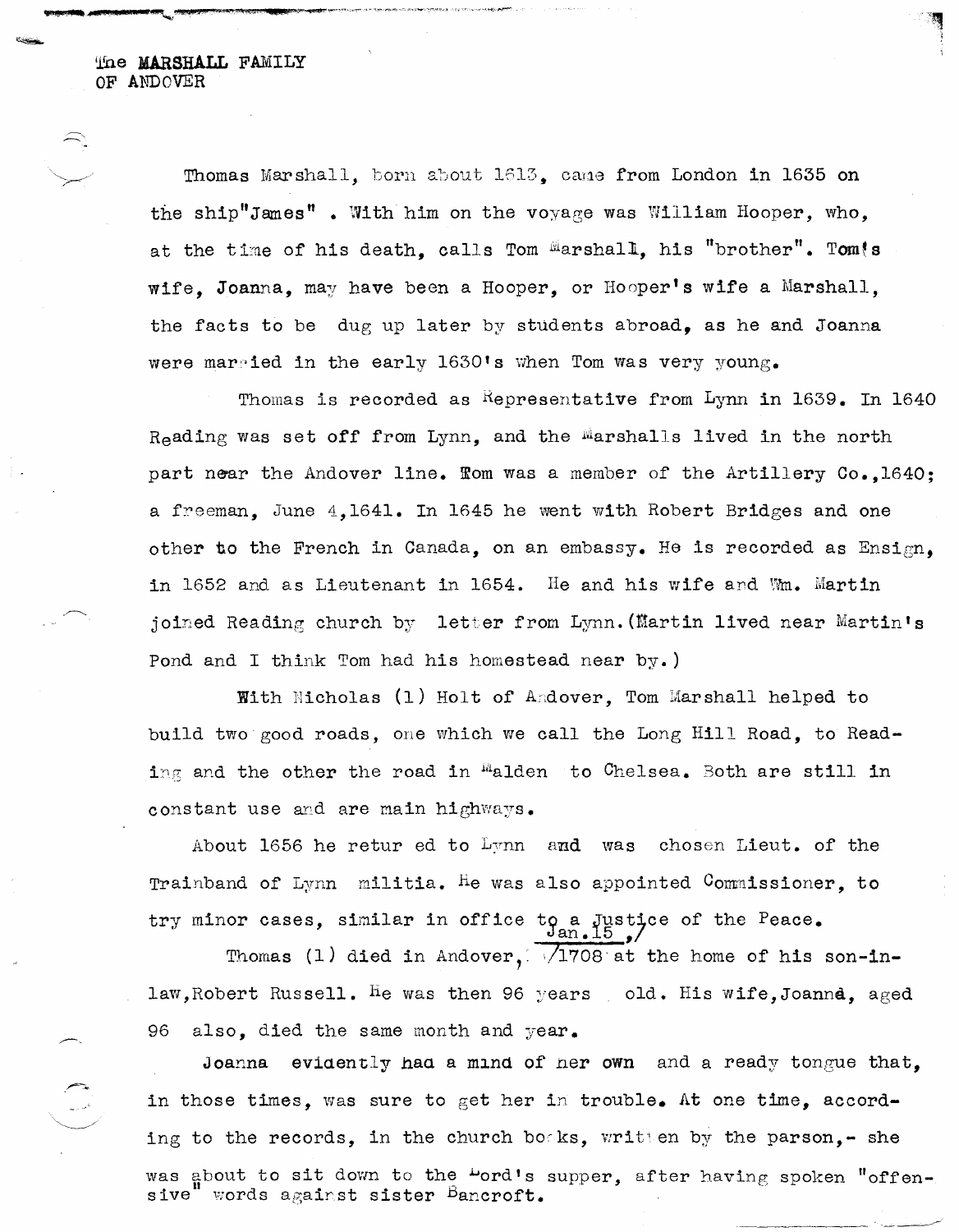$\Rightarrow$   $-$ 

 $\searrow$ 

In order to "get even", sister Bancroft persuaded two of the brethren to rise in their seats and accuse Joanna, and withold the sacrament. "She was sent out but gave more words as she went", writes the parson. " But", he contimues, " God helped her afterwards and she has acknowledged her fault.<sup>"</sup> It can be seen that the parson's sympathy was with Joanna.

The children of Thomas<sup>(1)</sup> Marshall and wife, Joanna,were :-John $(2)$ , b. about 1633 ; lived in Billerica ; he m. Nov. 19,1662.

Hannah Atkins,daughter of Thomas Atkins of Concord; she d.Sept. 7,1665; John m. 2nd., Nov.27,1665, Mary Burrage, daughter of Jn. Burrage of Charlestown and w. Mary; she was bapt. 1641; she  $d_{\bullet}$ Oct.30,1680 leavine 1 child, Thomas (3), b. Nov.lO,1675, who d. in Billerica, age 18 days. John  $(2)$  m. 3rd.,  $\nu$ amaris Waite ,a widow of malden. He d. Nov. 5. 1702. Damaris to ok for a 3rd husband. Thomas Johnson of Andover, July 14, 1703, and was his 2nd wife. She d. April 5,1728 age 77.

(There may have been other chikdren b. in Lynn but the records were destroyed by fire. )

Hannah (2) -also JOHANNAH- b. June 7, 1640, in Reading, after that town son of Edmund &Mary, ( see p.9 for ch.) was set off from Lynn; she m. John Lewis  $\overline{of}$  Lynn,1659. He was a tavern keeper at Saugus; he d. 1710 at 79. Mary (2), b. 1642; m. Robert Russell in Andover, July 6, 1659. He was b. in Scotland in 1630; he d. here Dec.13, 1710; she d. here,

Jan.14, 1716. (The evidence that she was the daughter of Tom(l) and Joanna was in the final paper signed by them at the house of Russell, when Robert and mary and their son, James Russell. sign as witnesses, as " heirs interested in the transfer", as was the custom in such cases.)

Sarah  $(2)$ , b. Sept. 1643; d. in  $\overline{7}$  days.

-2-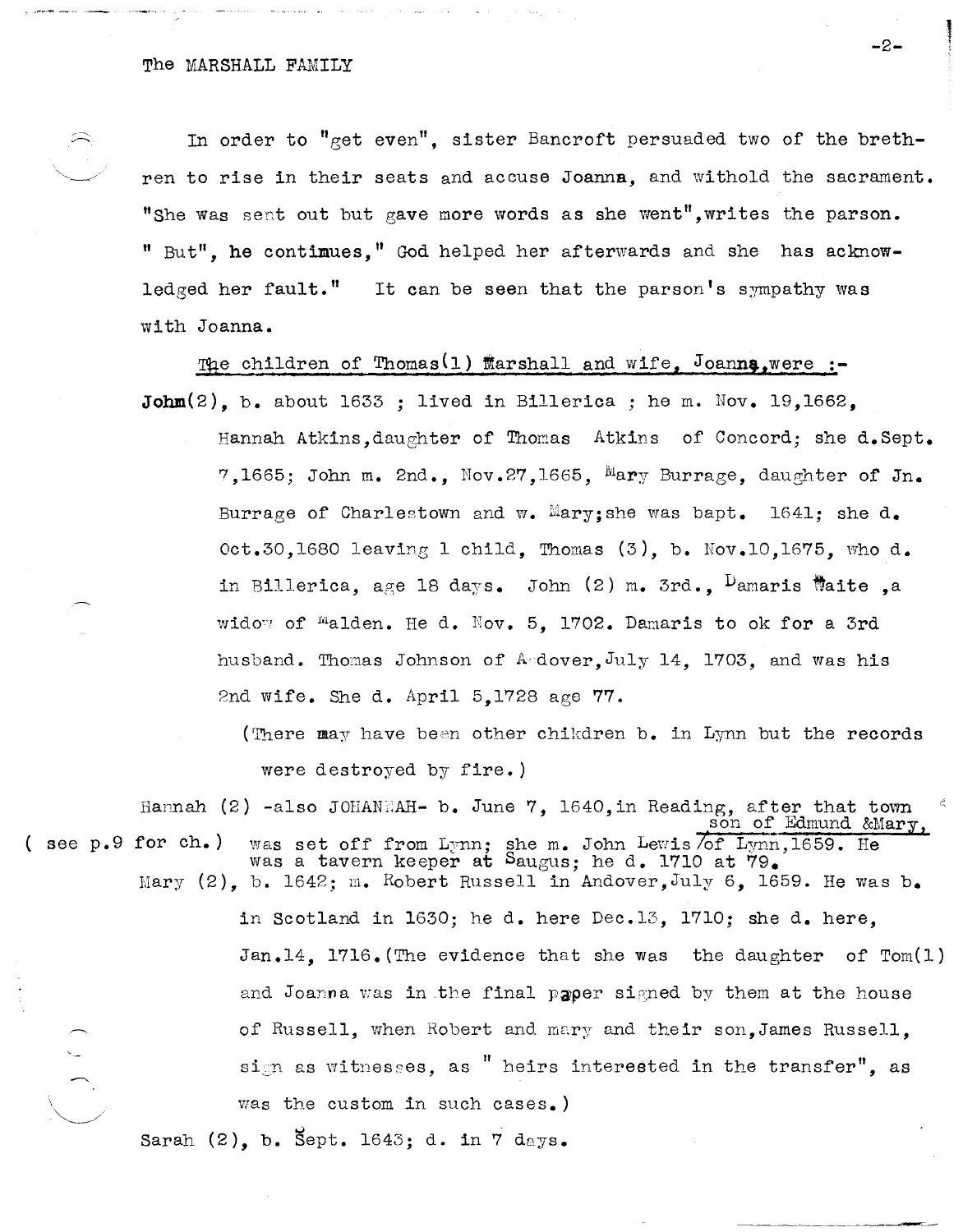\_\_\_\_ !I'"""\_"'·\_· \_\_ ...-j:.\_\$\$ \_\_\_ .'\_4\_""--·--~~·' ... ~~.--~,.

Children of Thomas (1) Warshall and wife, Joanna. ( cont.) :-Abigail (2), b. April 16, 1664; was a witness, unm. on a deed of her

father's in 1661.

Joseph  $(2)$ , b. 1645; was in Marragansett fight; was on court records in IpSYJich 1684, age 38, a good witness in the airing of the family lawsuit. His birth is not on record.

Thomas (2), b. Feb. 20,1648; d.s.

Rebecca (2), b.  $F_{eb, 20, 1648}$ ; a twin; m. Nathaniel Sharpe of Lynn.

Edward (2) b.  $1641;$  ( depositions vary and if he was 26 in 1667, he was b. before Mary.) he m. Mary Swain of Reading, June 9, 1665; she was b. 1647. She accused others in the witchcraft craze of 1692 in which the Hooper girls were involved, and was accnsed herself of bewitching several. Edward d. in Malden, Aug. 3, 1692.

Elizabeth  $(2)$ , b. Jan. 22, 1649.

ell.

강원

 $\sim$ 

Thomas (2) 2nd., b. April 16, 1650; m. Ann--- in Lym by 1674; Ann was a vixen. I guess. In 1676, after old  $Tom(1)'$ s brother. Edmund died, the son wanted to sell his father's place, so our Tom took the Ipswich estate off his nephew's hands, and went there to live. This son, Thomas  $(2)$  was to have the property if he paid some dues, but he let his father make all payments. When he died suddenly, Ann seized the property with her 2nd. husband, and tormented old Tom (1) into a lawsuit to recover his home. She certainly made it hot for him, and it was not until nearly his death that the controversy was settled, by the famous deed that proves the pedigree of  $Mary(Marshall)Russ-$ 

Susanna (2), b.  $\frac{\text{Apr}}{2\pi}$ , 2, 1652; m. John Moore of Lynn.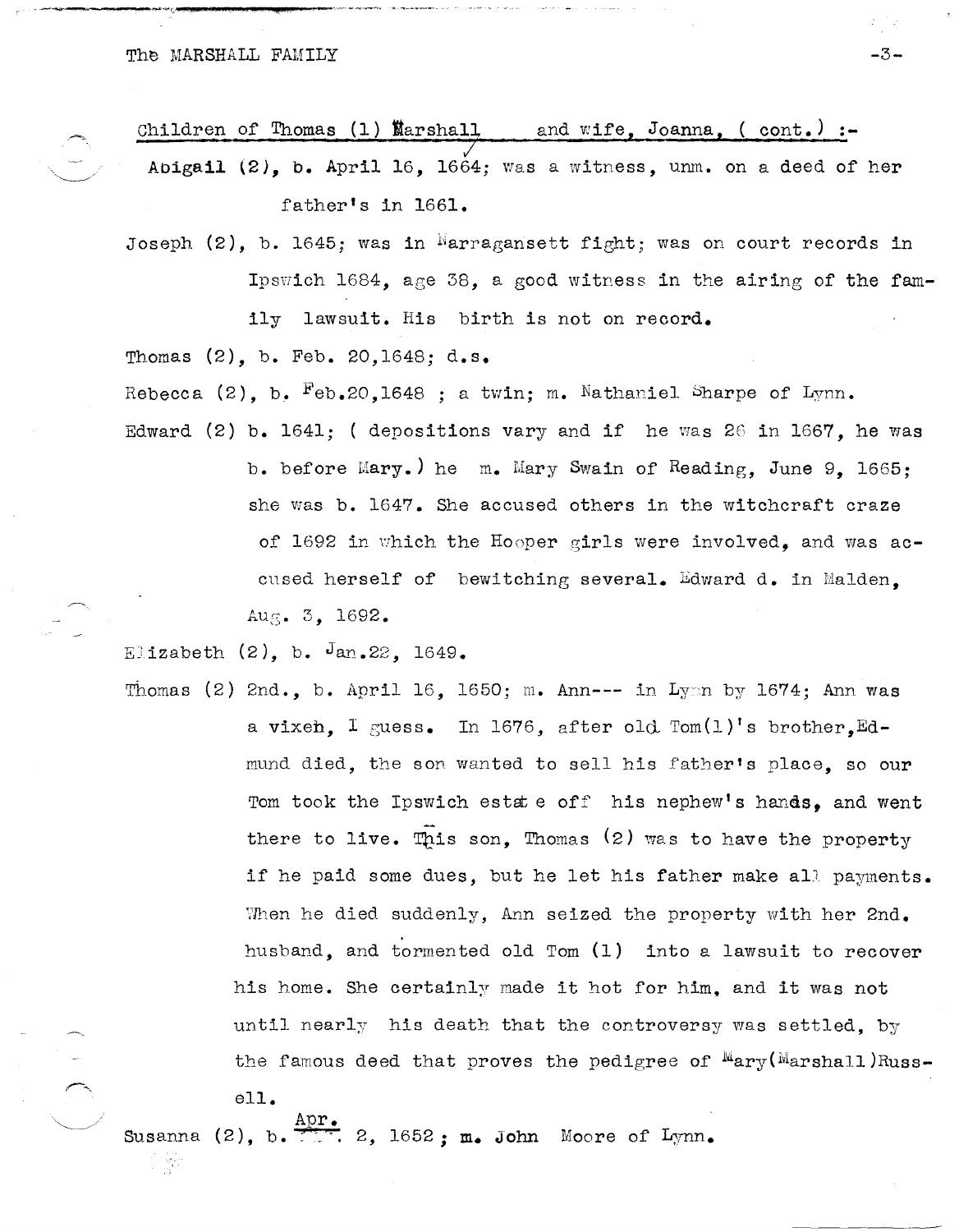$\hat{\phantom{a}}$ 

•

/

Children of Thomas (1)  $\frac{M}{2}$ arshall and wife, Joanna, ( cont.):-

Sarah  $\frac{2nd_s}{(2), b}$ .  $Feb.2$ , 1654; was 6 years old when she came on a visit to Andover in 1661 to play with the Russell children and overheard Henry Ingalls talk of the horse he had found. She testified in the court trial of Farrington vs. Ingalls. Here father was then called "Lieut." She m. Ebenezer Stocker of Lynn, July 8, 1674.

Joanna (2) b. in Lynn, 1657; went to Ipswich with her father and m. there, Isaac Fellows.

( Savage has confused this Thomas  $H$ arshall with another Capt. Thos Marshall. The latter left only two daughters; his son, John, was drowned in a tan pit in childhood. The above notices are of "our Tom" and were gleaned all over the lot- in Essex Court.Middlesex Ct. and State Archives as well as Lynn and Reading Vital Records; also Essex Antiquarian, volumes 1897-1909. ) John (2) arshall ( Thomas (1) and 1st wife, Hannah Atkins, had:- (d.<sup>\*</sup>55 John  $(3)$ , b. ; d.y.

Hannah (3)

## by 2nd wife, Mary Burrage: (she d. 1680)

m 4.m

 $Mary(3)$ , b. ; d.y.

Joanna (3), b. ; m. Peter Cornelius.

John (3) 2nd., b. Aug. 1, 1671;m.  $Dec.8,1695$  Eunice Rogers, dau.of In. Rogers and w. Mary Shedd of Billerica; she was b.Aug.2 $\delta$ . 1676; he d. Jan.25, 1714.

Thomas (3), b. in Charlestown,Nov.10,1675; bpt. the 14th; d. 28th in Billerica •

Isaac (3)

e

e

 $M$ ehitabel  $(3)$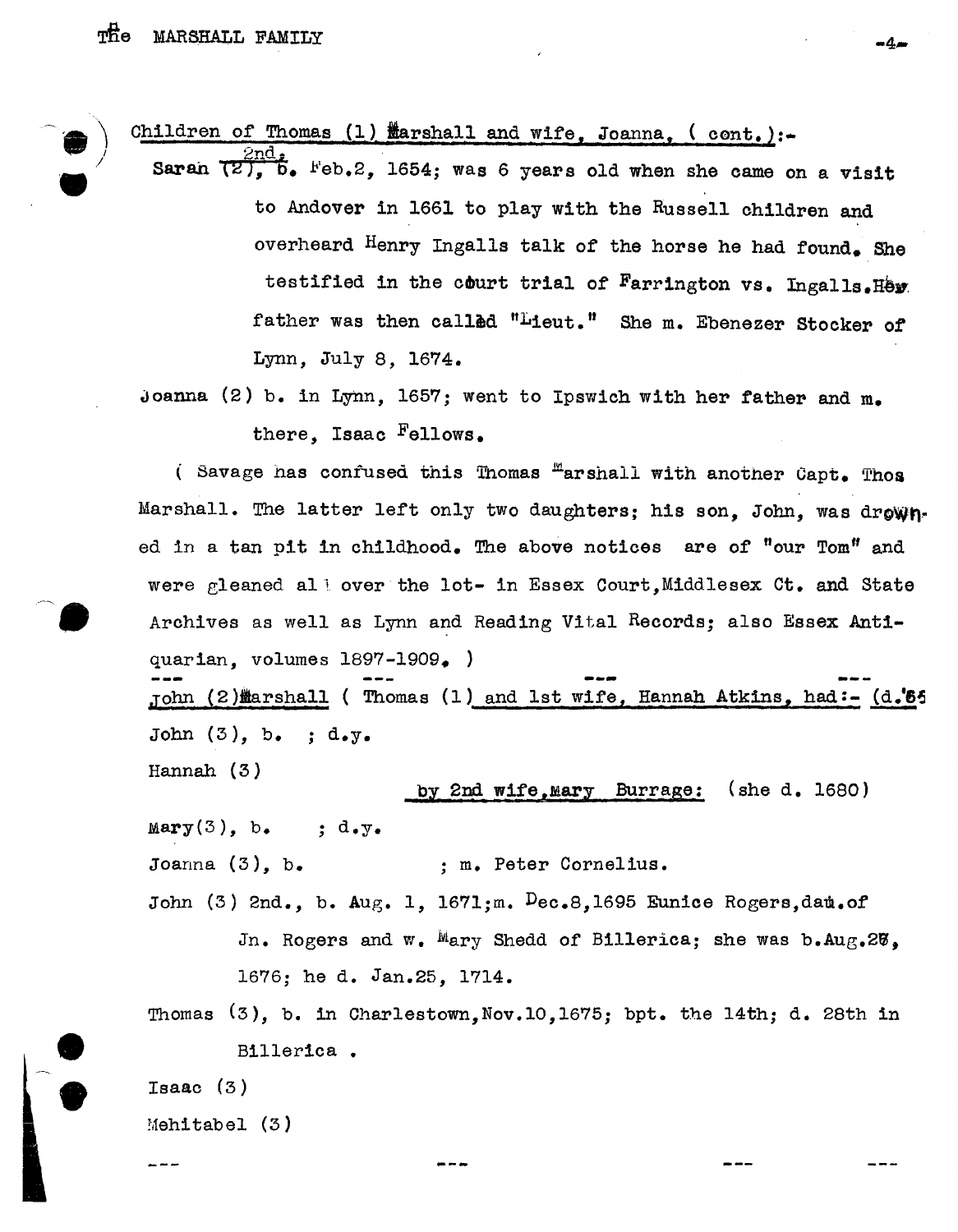| Thomas (2) Marshall (Thomas (1) and wife, Ann, of Ipswich, had:-                                                                                                                         |  |
|------------------------------------------------------------------------------------------------------------------------------------------------------------------------------------------|--|
| Thomas $(3)$ , b. Dec.3, 1678.                                                                                                                                                           |  |
| Sarah $(3)$ , b. in Lynn, 1674; (recorded to "Thomas, Jn, on farm as a ten-                                                                                                              |  |
| ant.)                                                                                                                                                                                    |  |
| Anne $(3)$ , b.Aug. 27, 1680;-                                                                                                                                                           |  |
| Abiel $(3)$ , b. July 3,1682 after father's death. His grandfather gave                                                                                                                  |  |
| him the estate, so long in controversy, when he was 22-i.e.                                                                                                                              |  |
| in 1704. (Did he go to Norwich, Conn. or New London, later?)                                                                                                                             |  |
|                                                                                                                                                                                          |  |
| Rebecca (2) Marshall (Thomas(1) and husband, Nathaniel Sharpe, had:-                                                                                                                     |  |
| of Lynn.<br>Rebecca $(3)$                                                                                                                                                                |  |
| Sam $(3)$                                                                                                                                                                                |  |
| Elizabeth $(3)$                                                                                                                                                                          |  |
| Abigail (3)                                                                                                                                                                              |  |
| Ruth $(3)$                                                                                                                                                                               |  |
|                                                                                                                                                                                          |  |
| Sarah (2) Marshall ( Thomas (1) and husband, Ebenezer Stocker of Lynn:-                                                                                                                  |  |
| Tom(3)                                                                                                                                                                                   |  |
| Ebenezer(3)                                                                                                                                                                              |  |
| Sarah $(3)$ d.y.                                                                                                                                                                         |  |
| Sarah $(3)$ 2nd.,                                                                                                                                                                        |  |
| Sam(3)                                                                                                                                                                                   |  |
| Rebecca $(3)$                                                                                                                                                                            |  |
| Martha $(3)$                                                                                                                                                                             |  |
| John(3)                                                                                                                                                                                  |  |
| Susanna (2) Marshall (Thomas (1) and husband, John Moore, had:-<br>$Tom(3)$ , $b.1674$ .<br>John $(3)$ , b.1679.<br>$(3)$ , b.1680.<br>Richard<br>Susanna $(3)$ , b. 1685.<br>Mary $(3)$ |  |
| Richard $(3)$ 2nd.;<br>John $(3)$ , 2nd.                                                                                                                                                 |  |
|                                                                                                                                                                                          |  |

- 55

 $\label{eq:2.1} \frac{1}{\sqrt{2}}\int_{\mathbb{R}^3}\frac{1}{\sqrt{2}}\left(\frac{1}{\sqrt{2}}\right)^2\frac{1}{\sqrt{2}}\left(\frac{1}{\sqrt{2}}\right)^2\frac{1}{\sqrt{2}}\left(\frac{1}{\sqrt{2}}\right)^2.$ 

 $\mathcal{R}_\mu \geq 0$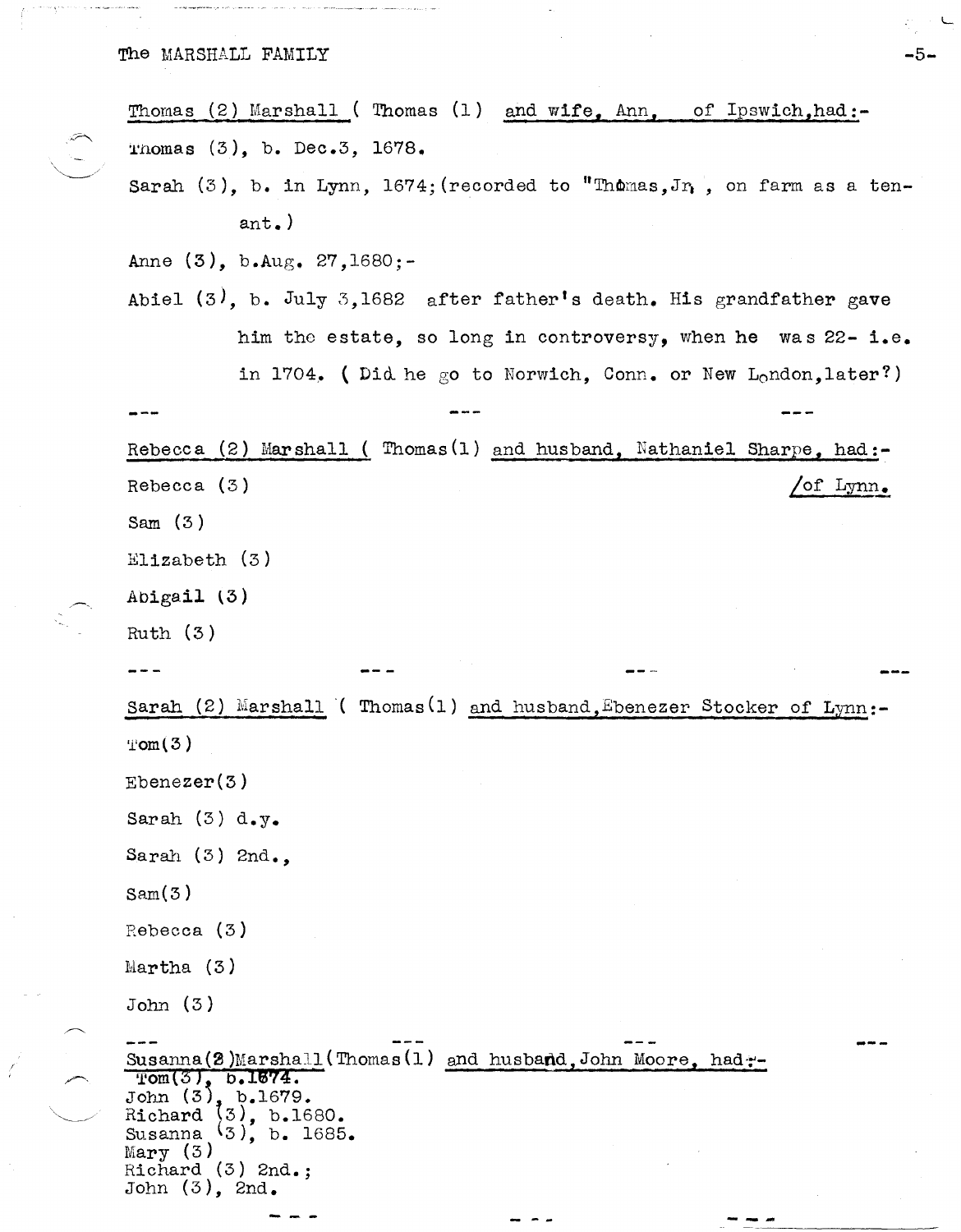∼

 $\overline{\phantom{a}}$ 

 $\frac{1}{2}$ 

÷

ے ۔<br>اس کے اس کے بعد محمد کے مسلم کے مطابق میں میں محمد ہوتی ہے کہ اس محمد کی اور اس کے مرکز مسلم کے انہیں محمد ہوت

|                                                                                                                                                                           | Joanna (2) Marshall (Thomas (1) and husband, Isaac Fellows, had:-                                                                                              |
|---------------------------------------------------------------------------------------------------------------------------------------------------------------------------|----------------------------------------------------------------------------------------------------------------------------------------------------------------|
| Joanna (3)<br>Mary(3)<br>Rebecca (3)<br>Abigail $(3)$<br>Ephraim $(3)$<br>$\overline{\text{Thomas}}(3)$<br>Sarah $(3)$<br>$S_{\rm am}(3)$<br>Richard $(3)$<br>Ebenezer(3) |                                                                                                                                                                |
|                                                                                                                                                                           |                                                                                                                                                                |
|                                                                                                                                                                           | John (3) Marshall (John(2) Thos. (1) and wife, Eunice Rogers, had:-                                                                                            |
|                                                                                                                                                                           | John (4), b. Jan.19,1698; Sgt.; m.Aug. 13 or 15,1722, Abigail Parker,                                                                                          |
|                                                                                                                                                                           | dau. of Ben Parker and Abigail French; she was b. Sept.11,1698;                                                                                                |
|                                                                                                                                                                           | John d. in Tewksbury, Oct.6,1762;-<br>John $(5)$ , b.Aug. 24,1724, was last of male descendants rec-<br>orded in Billerica; the rest in Tewksbury.             |
|                                                                                                                                                                           | Thomas $(4)$ , b. Mar. 28, 1706; m. Ruth ; she d. 1741; he m. 2nd.,                                                                                            |
|                                                                                                                                                                           | Mary ; she d. July 7, $1770$ .                                                                                                                                 |
|                                                                                                                                                                           | William $(4)$ , b. July 28,1710; m. Elizabeth : disappeared 1736.                                                                                              |
|                                                                                                                                                                           | Isaac $(4)$ , b. Dec.18,1712; m. Phebe Richardson, Feb.16,1736; she was                                                                                        |
|                                                                                                                                                                           | dau. of Andrew Richardson.-<br>John (5), b. May 3, 1745; d. May 5.<br>Isaac $(5)$ , b. 1737; m. Abigail $P$ rown, 1762:-<br>Hannah $(6)$<br>:m.Oliver Whitney. |
|                                                                                                                                                                           |                                                                                                                                                                |
|                                                                                                                                                                           | Thomas (4) Marshall (John $(3-2)^{n}$ hos. (1) and wife, Ruth<br>, had: $-$                                                                                    |
|                                                                                                                                                                           | $John(5)$ , b. July 15, 1735; m. Mary ; went to Tewksbury; he d. Oct. 6.                                                                                       |
|                                                                                                                                                                           | 1762.                                                                                                                                                          |
|                                                                                                                                                                           | Abiel (5), b.Dec.3,1736;d.Oct.28,1753.                                                                                                                         |
|                                                                                                                                                                           | Jonas (5), b.Feb.14,1738;-                                                                                                                                     |
|                                                                                                                                                                           | Ruth (5), b. May 8, 1739; d. Aug. 6, 1772.                                                                                                                     |
|                                                                                                                                                                           |                                                                                                                                                                |

 $\mathbf{L}$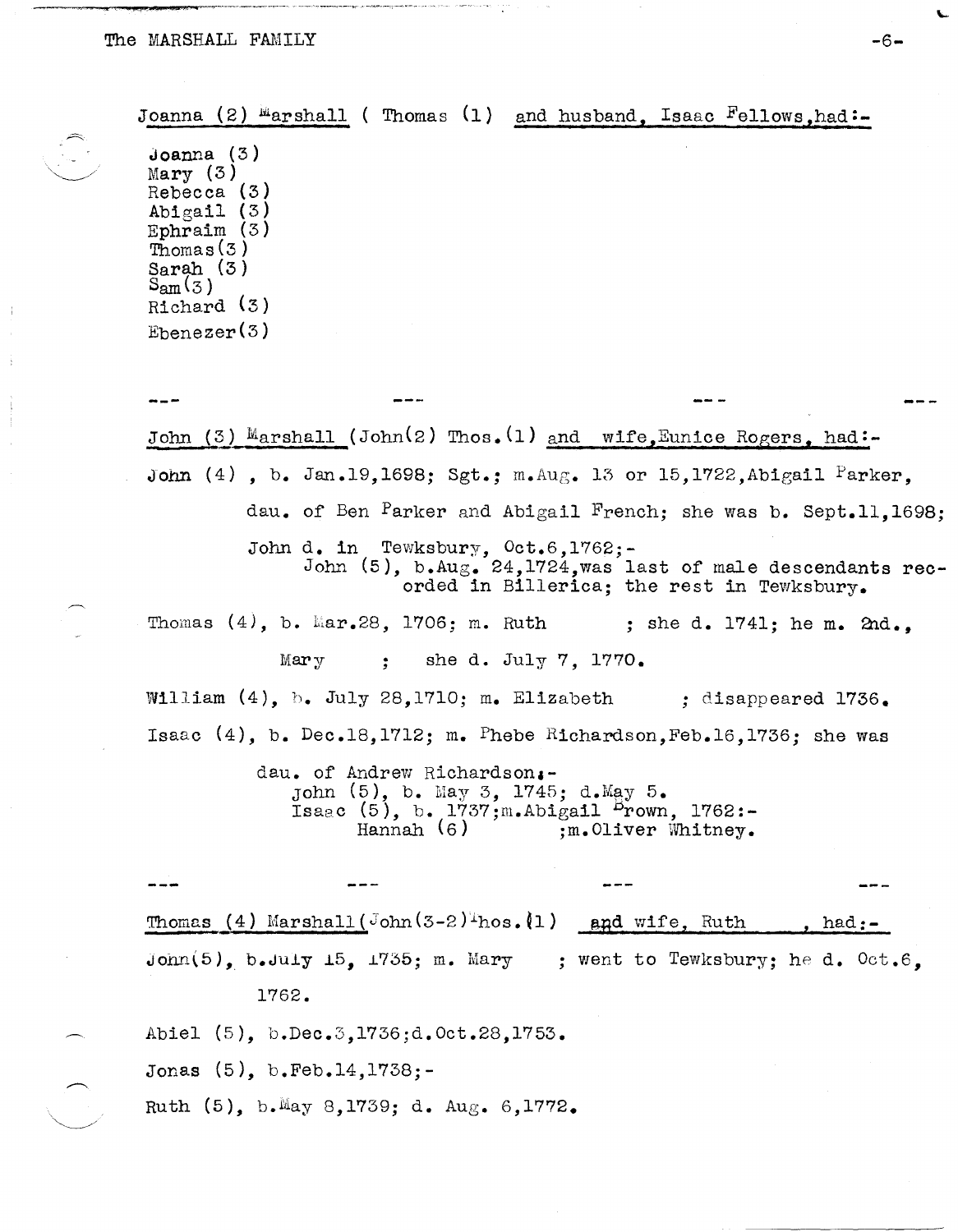a ism

 $\lambda$ 

| Children of Thomas $(4)$ Marshall and 2nd wife, Mary $:-$ (cont.)-                                                                                                                                                                                                                                                                |
|-----------------------------------------------------------------------------------------------------------------------------------------------------------------------------------------------------------------------------------------------------------------------------------------------------------------------------------|
| Joel $(5)$ , b.May 24, 1744; m. Anna Mooar of ANDOVER, April 30, 1772; he                                                                                                                                                                                                                                                         |
| d. Aug. 3,1829; she d. Oct.28,1843:-                                                                                                                                                                                                                                                                                              |
| $Joel(6)$ , b. 1773; m. Abigail Bowman, 1801; she was dau. of<br>Abiel Bowman and w. Lucy Needham, b.1778; they went<br>to Littleton.<br>Herman $(6)$ , $\overline{b}$ . 1773; d. 1777.<br>Rufus $(6)$ , b. 1776; lived in Salem; m. 1800, Mary Souther.<br>Herman (6) 2nd., b. 1778;m. 1813, Hannah Kittredge of Tewks-<br>bury. |
| Sally Patch (60), b.1780; m. 1808 Timothy Osgood of Newbury-                                                                                                                                                                                                                                                                      |
| port.                                                                                                                                                                                                                                                                                                                             |
| Elon(6), b.1781; m. 1817, widow Lucy( $rr$ arnum)Allen; her 1st                                                                                                                                                                                                                                                                   |
| was "eremiah Allen whom she m. 1811.                                                                                                                                                                                                                                                                                              |
| Eben $(6)$ , b.1783;m. 1820 Mary Frost of Boscawa<br>$N_{\bullet}H_{\bullet}$                                                                                                                                                                                                                                                     |
| Mooar<br>$Ann7(6)$ , $b$ . May 8, 1786; m. 1816, Daniel Rugg of Salem; m. 2nd                                                                                                                                                                                                                                                     |
| m. 2nd., Deacon Joshua Upham.                                                                                                                                                                                                                                                                                                     |
| Mary $(6)$ , b. 1788; a. 1862.                                                                                                                                                                                                                                                                                                    |
| Abraham $(6)$ , b.1790;m. Lydia Foster, Feb.22, 1822; lived in                                                                                                                                                                                                                                                                    |
| Reading. (This is my record ; Mooar had :-<br>Abiah<br>$\sim$ 12. $\sim$ (6), b. 1791 ; m. 1841, W. Tyler.                                                                                                                                                                                                                        |
| Louise $(6)$ , b. 1793; m. 1815 Joseph Blanchard ; lived in                                                                                                                                                                                                                                                                       |
| Boxboro. (Also called Lois.)                                                                                                                                                                                                                                                                                                      |
| Abel $(6)$ , b.Aug.26, 1795;m. 1821, Abigail Farmer: lived on                                                                                                                                                                                                                                                                     |
| homestead in Tewksbury. (Really ABIEL).                                                                                                                                                                                                                                                                                           |
| Silas(5), b. Feb. 20, 1745; m. Euhice Bailey, April 22, 1769; she was b. in                                                                                                                                                                                                                                                       |
| Tewksbury, April 4, 1749, dau. of <sup>D</sup> avid Bailey and w. Eliz.                                                                                                                                                                                                                                                           |
| Dole; she d. Dec.5,1842 in Hollis, N.H. (See Bailey Book,                                                                                                                                                                                                                                                                         |
| page $211.$ )<br>Rufus (5), b. 1747; d. 1749.                                                                                                                                                                                                                                                                                     |
| Mary (5), b.1750; May 23; m. Feb.11, 1771, Jonathan Spalding.                                                                                                                                                                                                                                                                     |
| Daniel (5), b. Nov. 9,1752; m. Sarah ---.                                                                                                                                                                                                                                                                                         |

 $\mathcal{A}^{\mathcal{A}}$  .

 $\mathcal{L}_{\mathcal{M}_1}^{(2)}$ 

 $\epsilon$ 

 $\mathcal{F}(\mathcal{A})$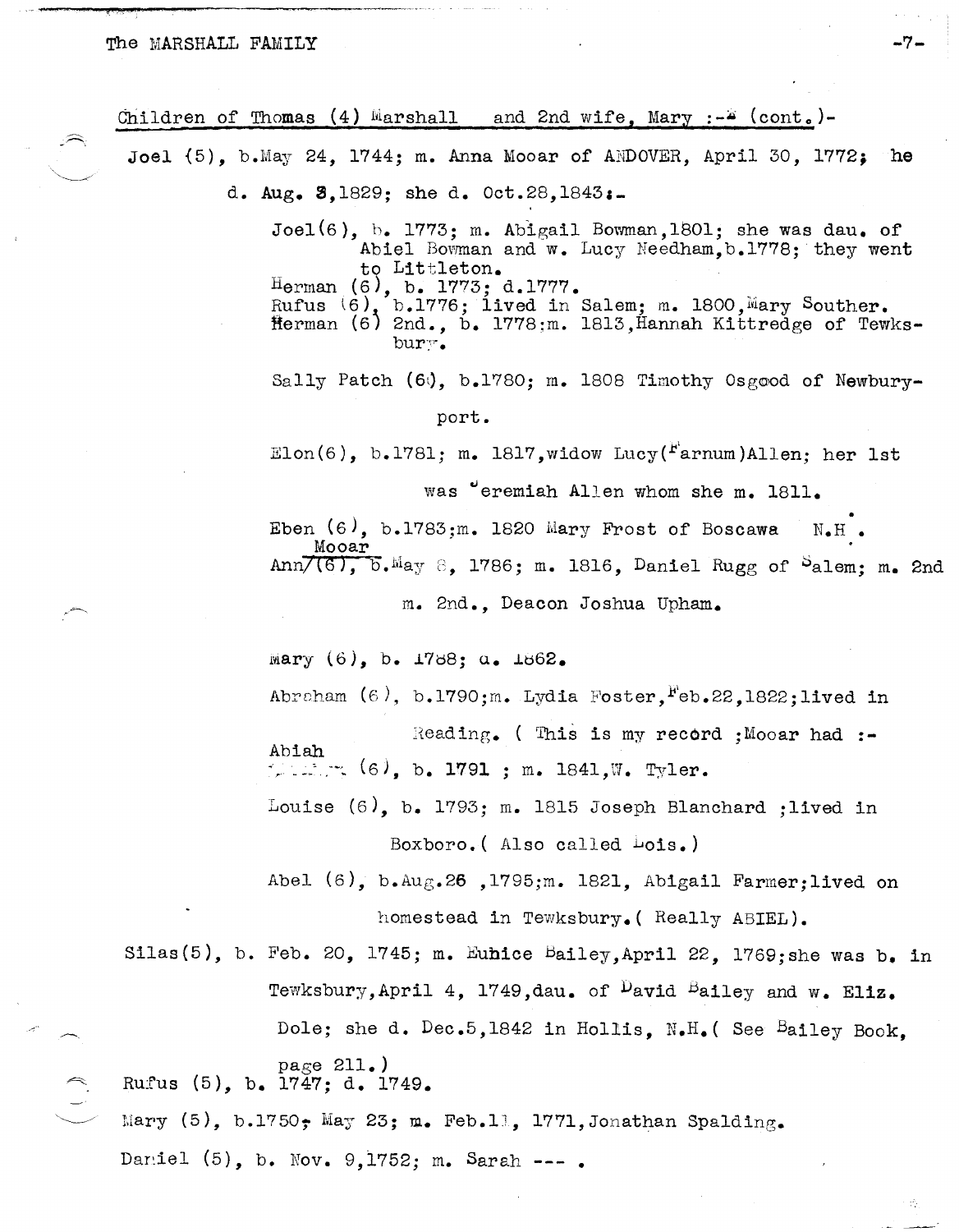## The MARSHALL FAMILY

Children of Thomas (4) Marshall and his wife. Mary. (cont.) :-William (5), b. May 20, 1757. Hannah (5), b. Nov. 29, 1759; d. 1760. Hannah (5) 2nd. b. July 31. 1761: I think she m. Ezra Kendall. March 13. 1787: lived in Tewksbury. Abiel (5) 2nd. b. after 1753; d. 1764 Silas (5) Marshall (Thos.  $(4)$  Jn.  $(3-2)$ Thos. (1) and wife. Eunice Bailey:-Silas  $(6)$ , b. Aug. 6, 1769; m. Hannah Childs: d. 1847; sd. to be at New Ipswich. 1811; was a physician at Nelson. N.H. Elsie (6), b.1771; d. 1790. Mary (6), b.1773; d. 1793. Thaddeus  $(6)$ , b. 1775; m. Hannah ---; inherited the homestead at Hollis; had no children. Hannah (6), b. 1776; m. David Shedd of Pepperill. Elizabeth (6), b. 1778; unm.; lived with brother John in Dunstable awhile. Rhoda (6). b. 1780: m. David Campbell; went to Dunstable; had family. Thomas (6). b. Feb.16.1782; a morocco dresser at Charlestown; m. Mary Emerson; he d. 1811; his brother Silas was adm. John  $(6)$ , b. 1785; m. Sally Fiske, of Dunstable; had:-John Bailey (7), b. 1816. Isaac  $(6)$ b. ; paper hanger of  $^{\aleph}$ ashua; also a trader. Daniel(5)Marshall(Thos.  $(4)$  Jn.  $(3-2)$ Thos. (1) and wife, Sarah ---, had: Saran (6), b.1775.<br>"ehitabel (6), b.1776. Daniel(6), b.1779.<br>Thomas (6), b. 1780; d.y.<br>Judith(6), b.1782. Hannah (6), b. 1785.<br>Thomas (6) 2nd., b.1789. John  $(6)$ , b. 1791. Enoch (6), b. 1793.<br>Elsie (6), b.1795; d.1796. Elsie (6), Bnd., b. 1798.

 $-8-$